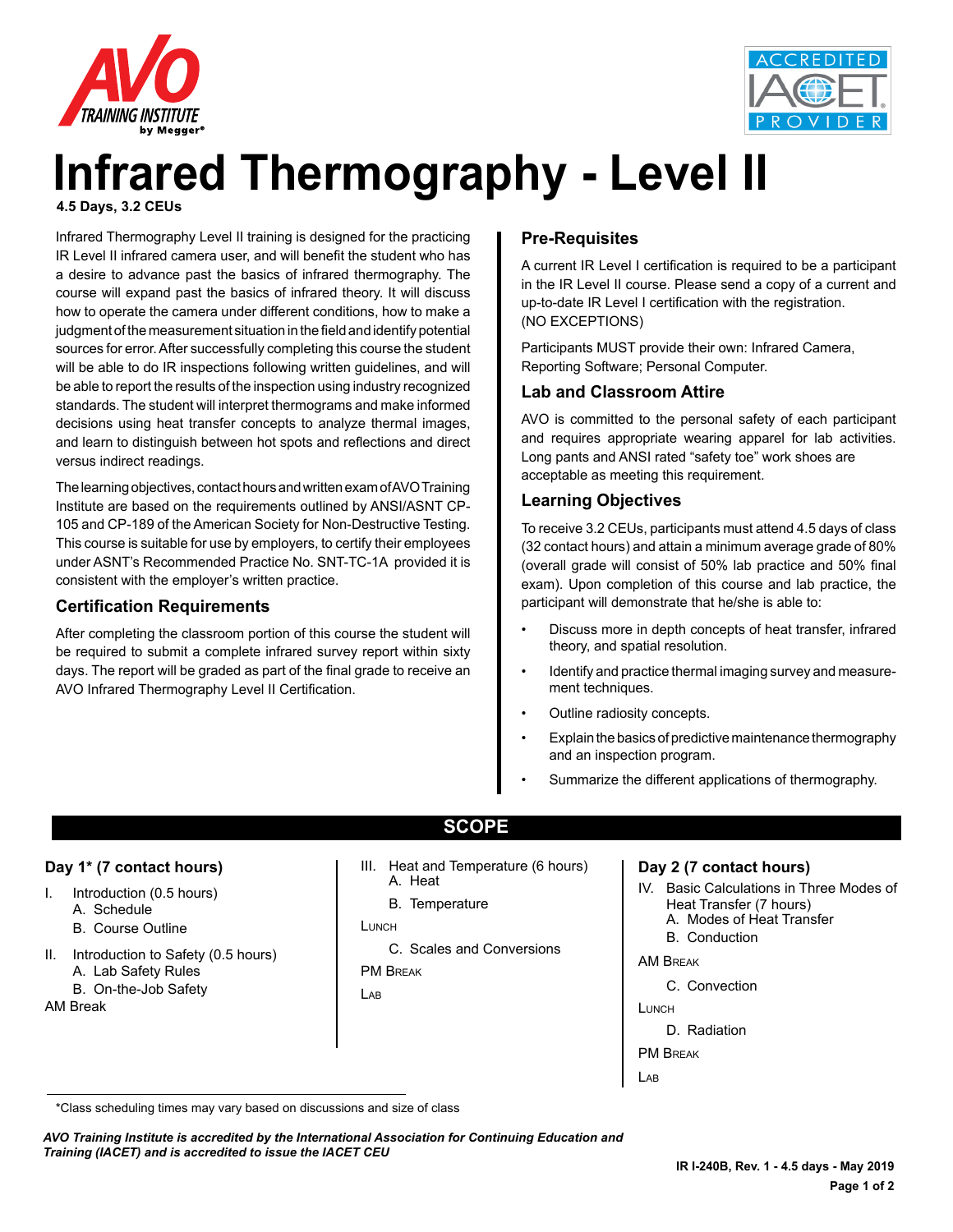# **Infrared Thermography - Level II**

**4.5 Days, 3.2 CEUs**

# **SCOPE (continued)**

### **Day 3 (7 contact hours)**

V. Infrared Spectrum (4 hours) A. Electromagnetic Spectrum

AM Break

A. Electromagnetic Spectrum (cont'd)

**LUNCH** 

VI. Radiosity Problems (3 hours) A. Blackbody Theory and Concepts B. Problems with Emissivity

PM Break

 $\overline{A}$ 

### **Day 4 (7 contact hours)**

VII. Resolution Test and Calculations (7 hours)

A. Acronyms

AM Break

B. Basic Infrared Camera Functions

#### Lunch

C. Things to Consider When Buying an Infrared Camera

#### PM Break

Lab

#### **Day 5 (half day) (4 contact hours)**

VIII. Conclusion (4 hours) A. Review

AM Break

B. Final Exam